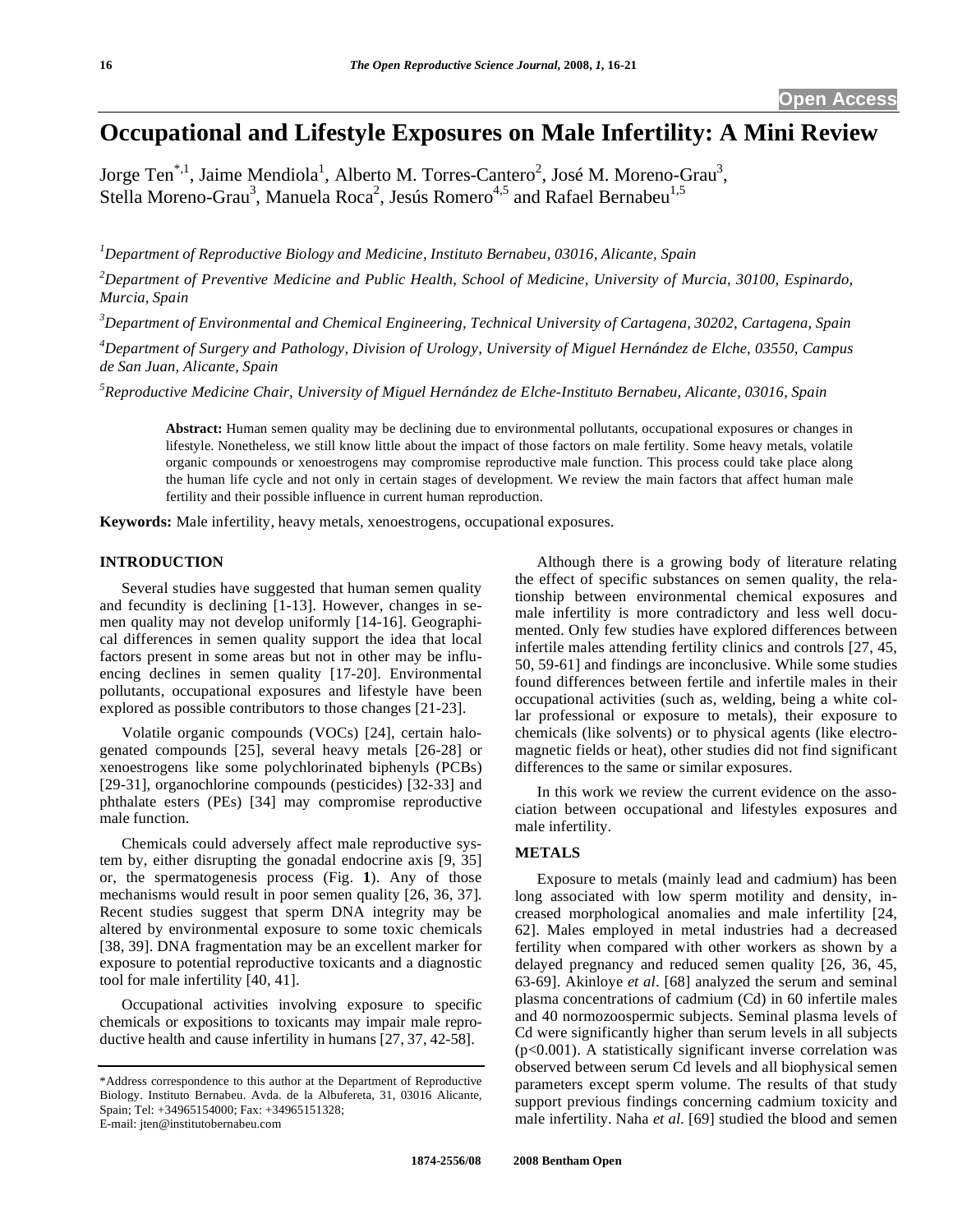

Fig. (1). Pathways showing the relationship between occupational and lifestyle exposure factors and male infertility affectation.

lead level concentration among battery and paint factory workers. Their results included oligozoospermia, concomitant lowering of sperm protein and nucleic acid content and increased percentage of sperm DNA haploids  $(P<0.001)$ , suggesting a diminution of sperm cell production after occupational lead exposure. Additionally, there was a decreased sperm velocity, reduced gross and forward progressive motility with high stationary motile spermatozoa (P<0.001) suggesting retarded sperm activity among the exposed workers. Finally, they also found increased incidence of teratozoospermia associated with high blood and semen lead levels  $(P<0.001)$ .

 Other reports have shown a significantly negative correlation between blood lead concentration and semen quality [28, 70-72]. Benoff *et al*. [70] determined the relationships between seminal lead levels and acrosome status and artificial insemination cycle fecundity (AI f) in semen donors. Seminal plasma lead levels and AI f were strongly negatively correlated. It is been suggested that the measurement of seminal plasma lead and P-stimulated acrosome loss, among other determinations, may provide a useful prognosis on the fertility status of potential donors as well as on infertile male patients. Telisman *et al*. [71] measured in 149 healthy industrial workers aged between 20-43 years semen quality and reproductive endocrine function. The group included 98 subjects with light to moderate occupational exposure to lead (Pb) and 51 with no occupational exposure. The overall study results indicated that even moderate exposures

to Pb (Blood Pb < 400  $\mu$ g/L) and cadmium (Cd) (Blood Cd <  $10 \mu g/L$ ) significantly reduced human semen quality without conclusive evidence of a parallel impairment of the male reproductive endocrine function. Eibensteiner *et al*. [72] examined lead exposure  $(n = 43)$  and semen quality  $(n = 18)$ among traffic police officers in Arequipa (Peru) where leaded gasoline is used. Mean blood lead (PbB) was 48.5 g/dL. PbB was associated with declines in several semen parameters (sperm morphology, concentration and total number of sperm). However, only sperm motility and viability differed significantly between the  $\leq 40 \text{ µg}/dL$  and  $> 40$ g/dL categories and decreased with increasing PbB in a simple linear regression. Traffic police are a target group for excessive ambient lead exposure and the results of this study support earlier findings on the male reproductive toxicity of lead. Nonetheless, as authors point out, results should be taken cautiously since numbers were small and they were unable to control in the analyses for all potential confounders due to incomplete data.

 Recently, Telisman *et al*. [73] reported reproductive toxicity of low-level lead exposure in men with no occupational exposure to metals. In this study semen quality, seminal plasma indicators of secretory function of the prostate and seminal vesicles, sex hormones in serum, and biomarkers of lead, cadmium, copper, zinc, and selenium body burden were measured in 240 Croatian men 19-52 years of age. After adjustment in multiple regression a significant associations was found between blood lead (BPb) and reproductive pa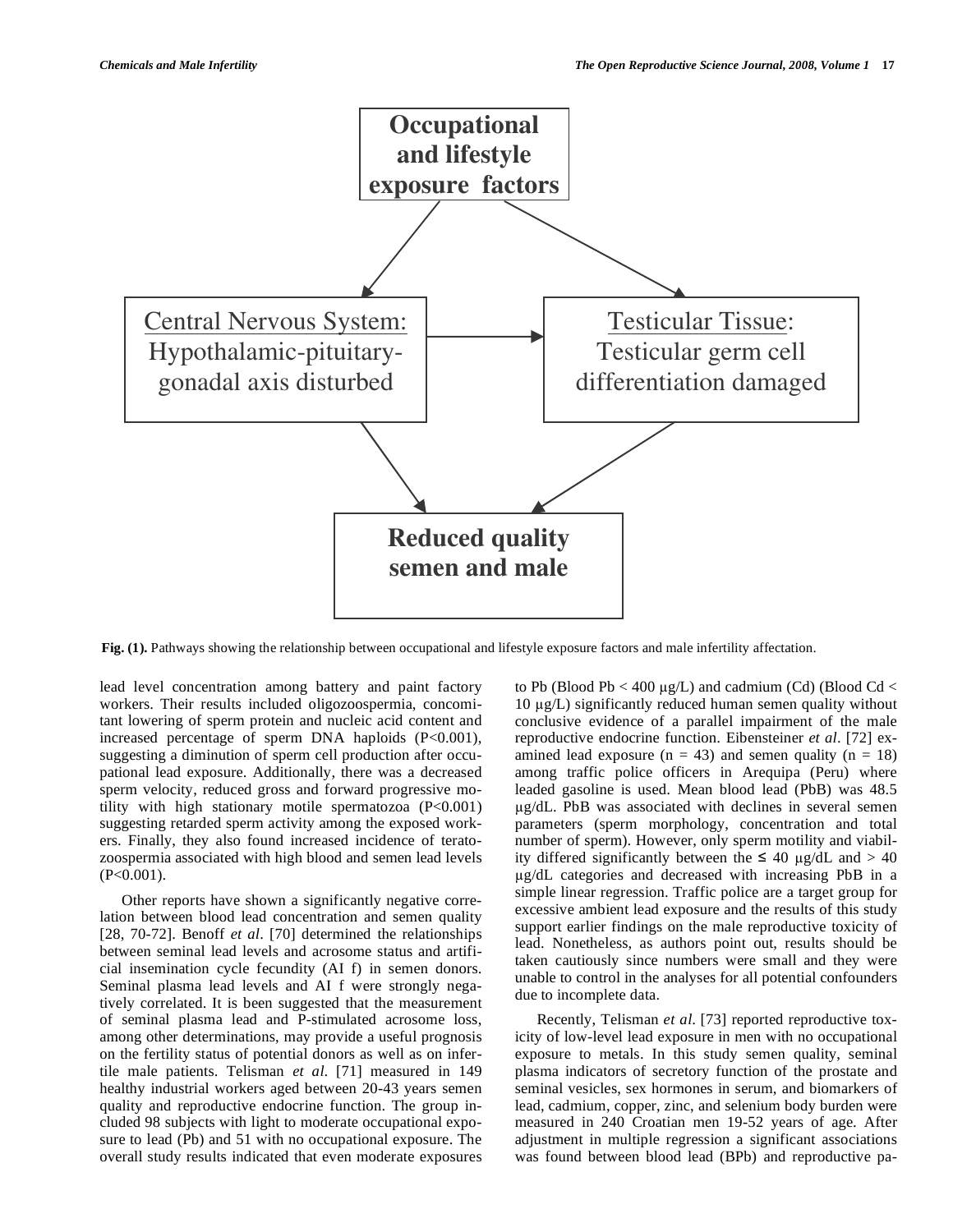rameters, such as immature sperm concentration, percentages of pathologic sperm, wide sperm, round and short sperm, serum levels of testosterone and estradiol, and a decrease in seminal plasma zinc and in serum prolactin  $(P<0.05)$ . These reproductive effects were observed at low-level lead exposures (median BPb 49  $\mu$ g/L, range 11-149  $\mu$ g/L in the 240 subjects) that are similar to those of the general population worldwide. Other articles, however, are less conclusive and show no apparent adverse effects of lead or cadmium exposure on semen quality or decreased fertility [74-76].

#### **VOLATILE ORGANIC COMPOUNDS**

 Semen quality in workers exposed occupationally to hydrocarbons like toluene, benzene and xylene (BTX) present anomalies, including alterations in viscosity, liquefaction capacity, sperm count, sperm motility, and the proportion of sperm with normal morphology compared with unexposed males [77-79]. Similarly, exposure to solvents may affect human seminal quality [22, 57] proportionally with the range of exposure [61].

# **XENOESTROGENS**

 Xenoestrogens have also been identified as endocrine disruptors, that not only might cause the "testicular dysgenesis syndrome" (TDS), but also disturb meiosis in developmental germinal cells [9, 80]. Sharpe and Skakkebaek [80] have suggested that the male reproductive system is most vulnerable to estrogenic agents during the critical period of cell differentiation and organ development in fetal and neonatal life. In this period, the testes are structurally organized, establishing Sertoli cell and spermatogonia numbers to support spermatogenesis that will be initiated at puberty. The maintenance of tightly regulated estrogen levels is essential for its completion.

 Analysis of maternal and fetal biological fluids have shown that xeno and phytoestrogens cross the placenta barrier into fetal circulation and that they can bioaccumulate in fetal organs, such as the brain [81]. In their study, Foster *et al*. (2000) [81] performed analysis on amniotic fluid samples  $(n=53)$  from women  $(n=51)$  undergoing routine amniocentesis. Analyses included common PCB congeners, the DDT metabolites p,p'-DDE, and o,p'-DDE as well as the pesticides: hexachlorobenzene (HCB); and the three isomers of hexachlorocyclohexane (alpha,beta and gamma-HCH). The limit of quantitation (LOQ) for PCBs was 0.01 ng/ml and for the other organochlorines contaminants was 0.1 ng/ml. The contaminants alpha-HCH with a mean  $(\pm SD)$  concentration of  $0.15\pm0.06$  (ng/ml) and p,p'-DDE with a mean ( $\pm$  SD) concentration of  $0.21 \pm 0.18$  ng/ml were detected in the amniotic fluid. PCB specific congeners were detected with a much lower frequency and levels were in the range of the LOQ. Overall one in three amniotic fluid samples tested positive for at least one environmental contaminant. Therefore, the authors conclude that approximately one in three fetuses in the Los Angeles area is exposed in uterus to endocrine environmental contaminant modulators. The consequences of that exposure remain unknown at this time.

 It has also been described that these compounds cross a blood-tissue barrier similar to that of the testis, suggesting that intratubular germ cells might be exposed [82,83]. Genistein, the principal soy isoflavone, has estrogenic activity and is widely consumed. Doerge *et al*. (2000) [82] measured placental transfer of genistein in rats as a possible route of developmental exposure. Pregnant Sprague-Dawley rats were administered genistein orally. Concentrations of genistein aglycone and conjugates were measured in maternal and offspring serum and brain. Although fetal or neonatal serum concentrations of total genistein were approximately 20-fold lower than maternal serum concentrations, the biologically active genistein aglycone concentration was only 5-fold lower, and fetal brains contained predominately genistein aglycone at levels similar to the maternal brain. These studies show that genistein aglycone crosses the rat placenta and can reach significant levels in fetal brains.

 Juhler *et al*. [84] investigated the hypothesis that farmers that have a high intake of organic grown commodities would have a high semen quality due to their expected lower levels of dietary pesticides intake. In their conclusions authors reported that estimated dietary intake of 40 groups of pesticides did not seem to entail a risk of impaired semen quality, but as they recommended, cautions should be taken in trying to generalize these negative results to populations with higher dietary exposure levels or intakes of different groups of pesticides.

 Endogenous hormones have a vital role in fetal life and ensure future fertility. Exposure to the wrong hormones (female fetus exposed to male hormones) or inadequate amounts of these, could affect the reproductive system, and genitalia may not develop correctly resulting in fertility problems in adulthood [85, 86].

 Recently, Aksglaede *et al*. [87] published a review about the sensitivity of the child to sex steroids and the possible impact of exogenous estrogens. Some of the conclusions were that children are extremely sensitive to estradiol and may respond with increased growth and/or breast development even at serum levels below the current detection limits, and that those changes in hormone levels during fetal and prepubertal development may have severe effects in adult life. The authors concluded that a cautionary approach should be taken in order to avoid unnecessary exposure of fetuses and children to exogenous sex steroids and endocrine disruptors, even at very low levels. That caution includes food intake, as possible adverse effects on human health may be expected by consumption of meat from hormone-treated animals [88].

 A recent study carried out by Swan *et al*. [89] suggests that maternal beef consumption, and possibly xenobiotics (anabolic steroids) in beef may alter testicular development in uterus and adversely affect reproductive capacity. Sperm concentration was inversely related to mother's weekly beef intake. In sons of "high consumers" (>7 beef meals/week), sperm concentration was 24.3% lower than that of men whose mothers ate less beef [89, 90].

 General population is exposed to many potential endocrine disruptors concurrently. Studies, both *in vivo* and *in vitro*, have shown that the action of estrogenic compounds is additive [91, 92], but little is known about the possible synergistic or additive effects of these compounds in humans [93].

 A recent work published by the Nordic Cryptorchidism Study Group, studied the human association between mater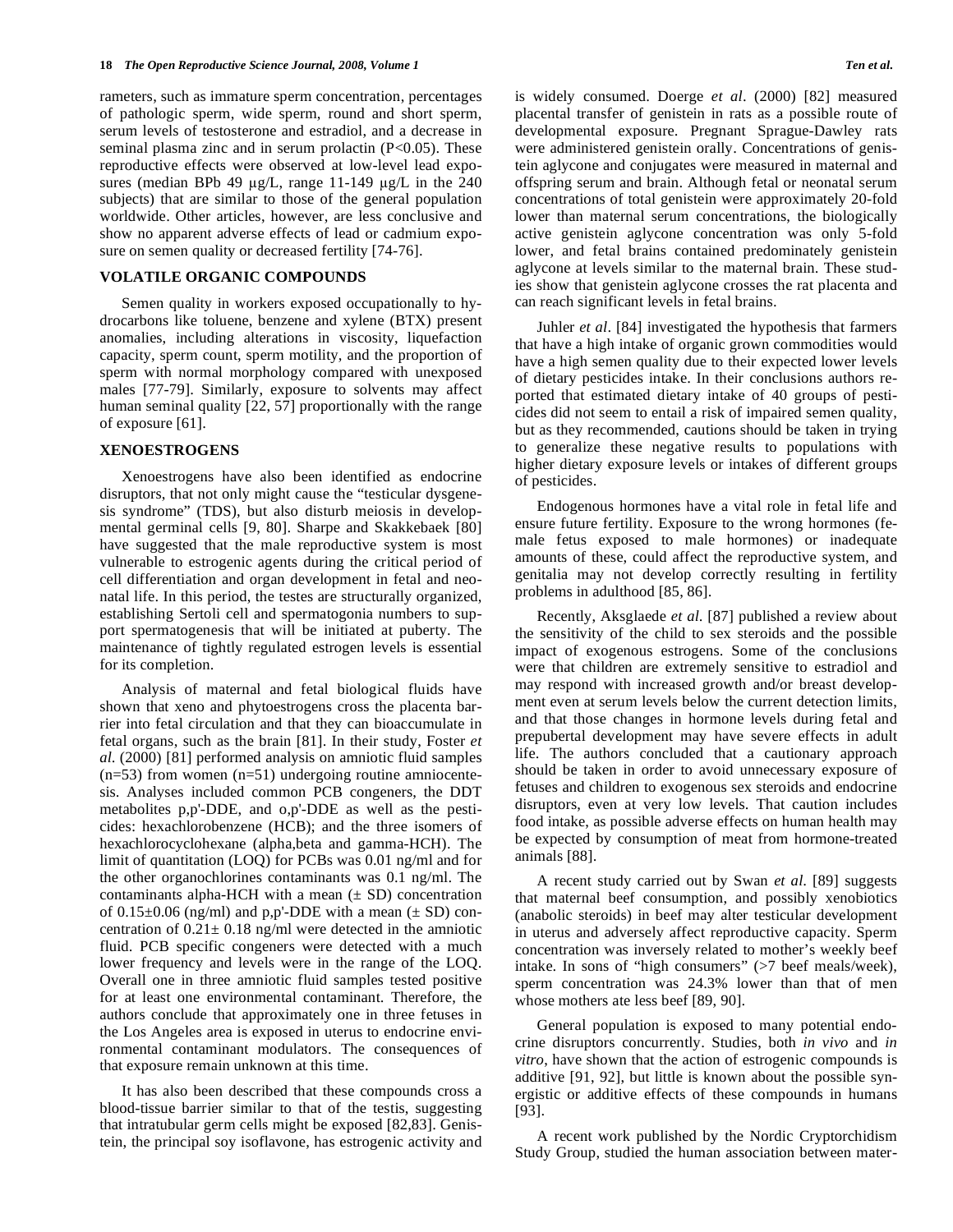nal exposure to 27 groups of pesticides and cryptorchidism among male children. In a nested case-control study within a prospective birth cohort, researchers compared 62 milk samples from mothers of cryptorchid boys and 68 from mothers of healthy ones and no significant differences were found for any individual chemical. However, combined statistical analysis of the eight most abundant and persistent pesticides showed that pesticide levels in breast milk were significantly higher in boys with cryptorchidism [94].

 A further recent change in the Western diet is the increased use of soy-based infant formula milk (SFM) for the increasing numbers of babies that are lactose-intolerant [83]. Infants on SFM have a phytoestrogen (a kind of xenoestrogen) intake per kg bodyweight 6-11 times higher than that seen in adults consuming a high phytoestrogen diet [95]. Plasma levels of phytoestrogen are a thousand fold greater than those of endogenous estradiol raising concerns about the effects of prolonged neonatal exposure to such high concentrations of estrogens and its potential disruption of male reproductive tract [96].

 Consequently, it is being speculated that male reproductive anomalies (hypospadias, cryptorchidism) [97, 98] and the global fall in sperm counts [1] have both a causal link in the marked increased of phytoestrogens in our diet brought about by the western adoption of a fast food culture [99, 100].

 Though, traditionally, estrogen were perceived as having a minor role in male reproduction, it is now clear that estrogens have a major role in male gonadal development, spermatogenesis and fertility [101]. Evidence coming from animal models [102] and human studies has shown that increasing levels of phytoestrogens intake can disrupt both the normal development [103] and the function of the male reproductive system [80]. However, we have found only one report in which adult males were given phytoestrogen supplements (isoflavone) and only for a short period of time (20 days) without finding an effect on semen quality [104].

 Similarly, only a few references are found on observational studies relating semen quality and food intake. A poster communication to the American Society of Reproductive Medicine (ASRM) 62<sup>nd</sup> Annual Meeting in New Orleans 2006 found that the proportion of men with low intake of fruits and vegetables (<5 servings/day) was greater among infertile men than controls (83% *vs* 40%, p=0.0036). In that study men with the lowest intake of dietary antioxidants had the lowest sperm motility [105]. From the same group, Song *et al*. [106], in another communication described the beneficial effects of dietary intake of plant phytoestrogens on semen parameters and sperm DNA integrity in infertile men. They concluded that population based studies and basic research are both needed to confirm and clarify the mechanism of the effects of phytoestrogens on sperm physiology.

A recent oral communication presented at the ASRM 63<sup>rd</sup> Annual Meeting in Washington 2007 by Chavarro *et al*. [107], reported a cross-sectional study exploring the association of soy foods and soy isoflavones intake with semen quality parameters. They suggested that higher intake of these foods was associated with lower sperm concentration.

 Therefore we concur that more research is needed to explore the influence and effect of environmental pollutants, occupational and lifestyles characteristics on reproduction and fertility in males throughout the life cycle, from pre and peri-natal exposures to early infancy, childhood, puberty and adulthood. Ideally a prospective design would be more suitable to address the effect of possible exposures along each stage of development on male fertility.

 Finally, there is an increasing awareness in the general population, as well as preliminary evidence, on the effect of simultaneous exposure to compounds such as food additives, toxicants, contaminants, outdoor and indoor air pollutants, endocrine disruptors such as pesticides or xenoestrogens and hazardous substances in the workplace. Therefore it is crucial to develop toxicity studies able to address complex mixtures of chemicals, both for hazard identification as well as for risk assessment of these chemical mixtures at present.

# **REFERENCES**

- [1] Carlsen E, Giwercman A, Keiding N, et al. Evidence for decreasing quality of semen during the past 50 years. BMJ 1992; 305: 609-13.
- [2] Auger J, Kunstmann JM, Czyglik F, *et al.* Decline in semen quality among fertile men in Paris during the past 20 years. N Engl J Med 1995; 332: 281-5.
- [3] Adamopoulus DA, Pappa A, Nicopoulou S, *et al.* Seminal volume and total sperm number trends in men attending subfertility clinics in the Greater Athens area during the period 1977-1993. Hum Reprod 1996; 9: 1936-41.
- [4] Irvine S, Cawood E, Richardson D, et al. Evidence of deteriorating semen quality in the United Kingdom: birth cohort study in 577 men in Scotland over 11 years. BMJ 1996; 312: 467-71.
- [5] Becker S, Berhane K. A meta-analysis of 61 sperm count studies revised. Fertil Steril 1997; 67: 1103-08.
- [6] Swan SH, Elkin EP, Fenster L. Have sperm densities declined? A reanalysis of global trend data. Environ Health Perspect 1997; 105: 1228-32.
- [7] Swan SH, Elkin EP, Fenster L. The question of declining sperm density revisited: an analysis of 101 studies published 1934-1996. Environ Health Perspect 2000; 108: 961-966.
- [8] Aitken RJ, Koopman P, Lewis SE. Seeds of concern. Nature 2004; 432: 48-52.
- [9] Skakkebæk NE, Rajpert-De Meyts E, Main KM. Testicular dysgenesis syndrome: an increasingly common developmental disorder with environmental aspects. Hum Reprod 2001; 16: 972-8.
- [10] Skakkebæk NE, Jørgensen N, Main KM, *et al.* Is human fecundity declining? Int J Androl 2006; 29: 2-11.
- [11] Jørgensen N, Asklund C, Carlsen E, *et al.* Coordinated European investigations of semen quality: results from studies of Scandinavian young men is a matter of concern. Int J Androl 2006; 29: 54- 61.
- [12] Hauser R. The environment and male fertility: recent research on emerging chemicals and semen quality. Semin Reprod Med 2006; 24: 156-67.
- [13] Swan SH. Does our environment affect our fertility? Some examples to help reframe the question. Semin Reprod Med 2006; 24: 142-46.
- [14] Bujan L, Mansat A, Pontonnier F, *et al.* Time series analysis of sperm concentration in fertile men in Tolouse, France between 1977 and 1992. BMJ 1996; 312: 471-72.
- [15] Fisch H, Goluboff ET, Olson JH, *et al.* Semen analyses in 1,283 men from the United States over a 25-year period: no decline in quality. Fertil Steril 1996; 65: 1009-14.
- [16] Paulsen CA, Berman NG, Wang C. Data from men in greater Seattle area reveals no downward trend in semen quality: further evidence that deterioration of semen quality is not geographically uniform. Fertil Steril 1996; 65: 1015-20.
- [17] Fisch H, Goluboff ET. Geographic variations in sperm counts: a potential cause of bias in studies of semen quality. Fertil Steril 1996; 65: 1044-46.
- [18] Fisch H, Ikeguchi EF, Goluboff ET. Worldwide variations in sperm counts. Urology 1996; 48: 909-11.
- [19] Jørgensen N, Andersen AG, Eustache F, *et al.* Regional differences in semen quality in Europe. Hum Reprod 2001; 16: 1012-19.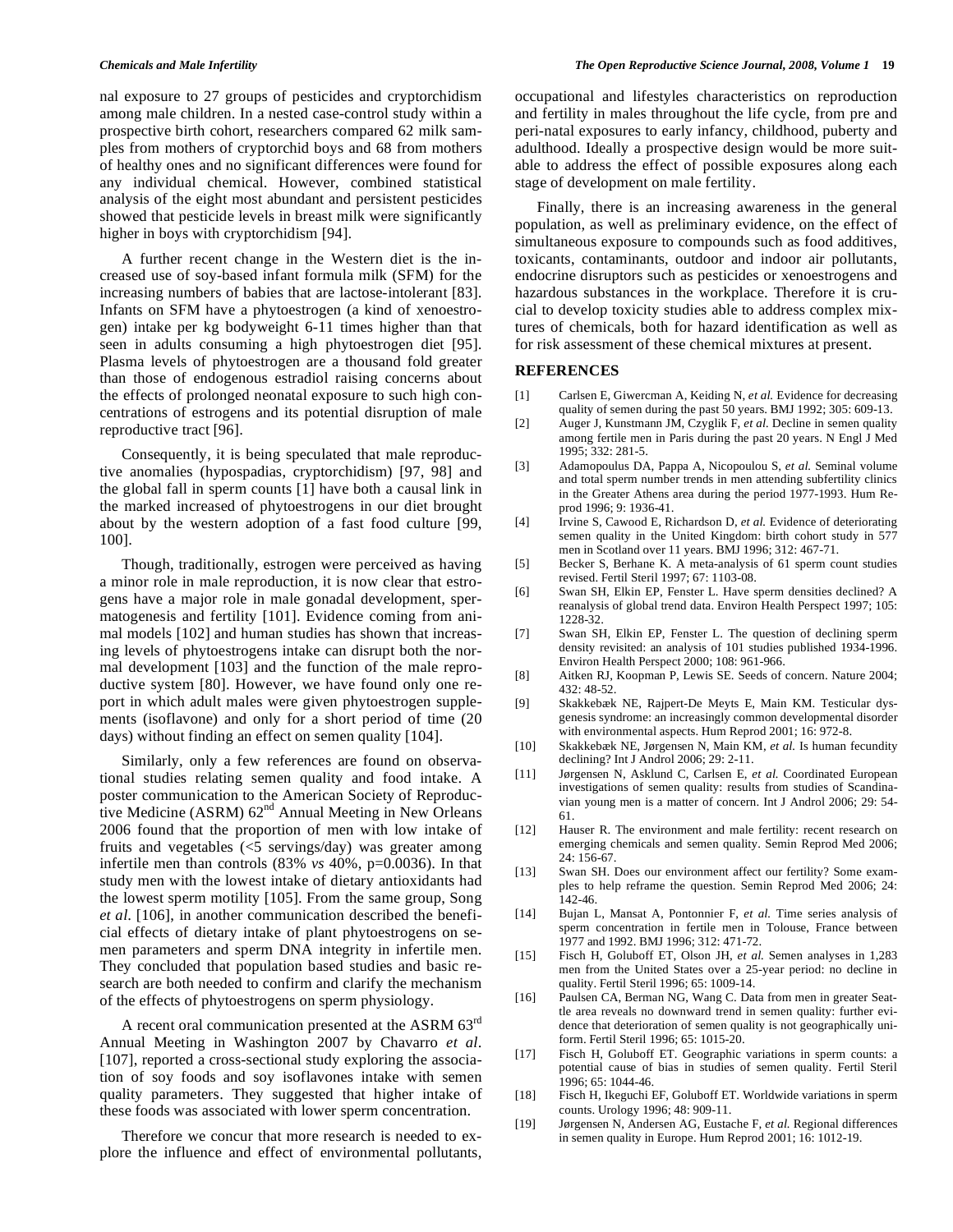- [20] Swan SH, Brazil C, Drobnis EZ, *et al.* Geographic differences in semen quality of fertile U.S. males. Environ Health Perspect 2003; 111: 414-20.
- [21] Figà-Talamanca I, Cini C, Varricchio GC. Effects of prolonged autovehicle driving on male reproduction function: a study among taxi drivers. Am J Ind Med 1996; 30: 750-758.
- [22] Tielemans E, Burdorf A, te Velde ER, *et al.* Occupationally related exposures and reduced semen quality: a case-control study. Fertil Steril 1999; 71: 690-696.
- [23] Homan GF, Davies M, Norman R. The impact of lifestyle factors on reproductive performance in the general population and those undergoing infertility treatment: a review. Hum Reprod Update 2007; 13: 209-23.
- [24] Wagner U, Schlebusch H, Van der Ven H, *et al.* Accumulation of pollutants in the genital tract of sterility patients. J Clin Chem Clin Biochem 1990; 28: 683-88.
- [25] Whorton MD, Foliart DE. Mutagenicity, carcinogenicity and reproductive effects of dibromochloropropane (DBCP). Mutat Res 1983; 123: 13-30.
- [26] Robins TG, Bornman MS, Ehrlich RI, *et al.* Semen quality and fertility of men employed in a South African lead acid battery plant. Am J Ind Med 1997; 32: 369-76.
- [27] Irgens A, Krüger K, Ulstein M. The effect of male occupational exposure in infertile couples in Norway. J Occup Environ Med 1999; 41: 1116-1120.
- [28] Benoff S, Jacob A, Hurley IR. Male infertility and environmental exposure to lead and cadmium. Hum Reprod Update 2000; 6: 107- 21.
- [29] Wassermann M, Wassermann D, Cucos S, *et al.* World PCBs map: storage and effects in man and his biologic environment in the 1970´s. Ann N Y Acad Sci 1979; 320: 69-124.
- [30] Rozati R, Reddy PP, Reddanna P, *et al.* Role of environmental estrogens in the deterioration of male factor fertility. Fertil Steril 2002; 78: 1187-94.
- [31] Spanò M, Toft G, Hagmar L, *et al.* Exposure to PCB and p,p´-DDE in European and Inuit populations: impact on human sperm chromatin integrity. Hum Reprod 2005; 20: 3488-99.
- [32] Swan SH. Semen quality in fertile US men in relation to geographical area and pesticide exposure. Int J Androl 2005; 29: 62-8.
- [33] Carreño J, Rivas A, Granada A, *et al.* Exposure of young men to organochlorine pesticides in Southern Spain. Environ Res 2007; 103: 55-61.
- [34] Duty SM, Silva MJ, Barr DB, *et al.* Phthalate exposure and human semen parameters. Epidemiology 2003; 14: 269-77.
- [35] Sharpe RM, Irvine DS. How strong is the evidence of a link between environmental chemicals and adverse effects on human reproductive health? BMJ 2004; 328: 447-451.
- [36] Assennato G, Paci C, Baser ME, *et al.* Sperm count suppression without endocrine dysfunction in lead-exposed men. Arch Environ Health 1987; 42: 124-127.
- [37] Wyrobek AJ, Schrader SM, Perreault SD, *et al.* Assessment of reproductive disorders and birth defects in communities near hazardous chemical sites. III Guidelines for field studies of male reproductive disorders. Reprod Toxicol 1997; 11: 243-259.
- [38] Stronati A, Manicardi GC, Cecati M, *et al.* Relationship between sperm DNA fragmentation, sperm apoptotic markers and serum levels of CB-153 and p,p´-DDE in European and Inuit populations. Reproduction 2006; 132: 949-958.
- [39] Aitken RJ, De Luiis GN. Origins and consequences of DNA damage in male germ cells. Reprod Biomed Online 2007; 14: 727-733.
- [40] Evenson DP, Wixon R. Environmental toxicants cause sperm DNA fragmentation as detected by the Sperm Chromatin Structure Assay (SCSA®). Toxicol Appl Pharmacol 2005; 207: (2 Suppl), 532-537.
- [41] Ozmen B, Caglar GS, Koster F, *et al.* Relationship between sperm DNA damage, induced acrosome reaction and viability in ICSI patients. Reprod Biomed Online 2007; 15: 208-214.
- [42] Mortensen JT. Risk for reduced sperm quality among metal workers, with special reference to welders. Scand J Work Environ Health 1988; 14: 27-30.
- [43] Ng TP, Goh HN, Ng YL, *et al.* Male endocrine functions in workers with moderate exposure to lead. Br J Ind Med 1991; 48: 485- 491.
- [44] Lerda D. Study of sperm characteristics in sperm in persons occupationally exposed to lead. Am J Ind Med 1992; 22: 567-571.
- [45] Bonde P. The risk of male subfecundity attributable to welding of metals. Studies of semen quality, infertility, fertility, adverse preg-

nancy outcome and childhood malignancy. Int J Androl 1993; 16: Suppl 1, 1-29.

- [46] Fredricsson B, Moller L, Pousette A, *et al.* Human sperm motility is affected by plasticizers and diesel particle extracts. Pharmacol Toxicol 1993; 72: 128-133.
- [47] Lähdetie J. Occupational- and exposure-related studies on human sperm. J Occup Environ Med 1995; 37: 922-930.
- [48] Alexander BH, Checkoway H, van Netten C, *et al.* Semen quality of men employed at a lead smelter. Occup Environ Med 1996; 53: 411-416.
- [49] Alexander BH, Checkoway H, Faustman EM, *et al.* Contrasting associations of blood and semen lead concentrations with semen quality among lead smelter workers. Am J Ind Med 1998; 34: 464- 469.
- [50] Bigelow PL, Jarrell J, Young MR, *et al*. Association of semen quality and occupational factors: comparison of case-control analysis and analysis of continuous variables. Fertil Steril 1998; 69: 11- 18.
- [51] Zenzes MT, Bielecki R, Reed TE. Detection of benzo(a)pyrene diolepoxide-DNA adducts in sperm of men exposed to cigarette smoke. Fertil Steril 1999; 72: 330-335.
- [52] Viskum S, Rabjerg L, Jorgensen PJ, *et al.* Improvement in semen quality associated with decreasing occupational lead exposure. Am J Ind Med 1999; 35: 257-263.
- [53] Sallmen M, Lindbohm ML, Nurminen M. Paternal exposure to lead and infertility. Epidemiology 2000; 11: 148-152.
- [54] Figà-Talamanca I, Traina ME, Urbani E. Occupational exposures to metals, solvents and pesticides: recent evidence on male reproductive effects and biological markers. Occup Med (Lond) 2001; 51: 174-188.
- [55] Sheiner EK, Sheiner E, Hammel RD, *et al.* Effect of occupational exposures on male fertility: literature review. Ind Health 2003; 41: 55-62.
- [56] Chang HY, Shih TS, Guo YL, *et al.* Sperm function in workers exposed to N,N-dimethylformamide in the synthetic leather industry. Fertil Steril 2004; 81: 1589-1594.
- [57] Jensen TK, Bonde JP, Joffe M. The influence of occupational exposure on male reproductive function. Occup Med (Lond) 2006; 56: 544-553.
- [58] Queiroz EK, Waissmann W. Occupational exposure and effects on the male reproductive system. Cad Saude Publica 2006; 22: 485- 493.
- [59] Chia SE, Lim ST, Tay SK, *et al.* Factors associated with male infertility: a case-control study of 218 infertile and 240 fertile men. BJOG 2000; 107: 55-61.
- [60] Chia SE, Tay SK. Occupational risk for male infertility: a casecontrol study of 218 infertile men and 227 fertile men. J Occup Environ Med 2001; 43: 946-951.
- [61] Cherry N, Labrèche F, Collins J, *et al.* Occupational exposure to solvents and male infertility. Occup Environ Med 2001; 58: 635- 640.
- [62] Umeyama T, Ishikawa H, Takeshima H, *et al.* A comparative study of seminal plasma trace elements in fertile and infertile men. Fertil Steril 1986; 46: 494-499.
- [63] Xuezhi J, Youxin L, Yilan W. Studies of lead exposure on reproductive system: a review of work in China. Biomed Environ Sci 1992; 5: 266-275.
- [64] Gennart JP, Buchet JP, Roels H, *et al.* Fertility of male workers exposed to cadmium, lead or manganese. Am J Epidemiol 1992; 135: 1208-1219.
- [65] Chia SE, Chan OY, Sam CT, *et al.* Blood cadmium levels in nonoccupationally exposed adult subjects in Singapore. Sci Total Environ 1994; 145: 119-123.
- [66] Spinelli A, Figa-Talamanca, Osborn J. Time to pregnancy and occupation in a group of Italian women. Int J Epidemiol 1997; 26: 601-609.
- [67] Danadevi K, Rozati R, Reddy PP, *et al.* Semen quality of Indian welders occupationally exposed to nickel and chromium. Reprod Toxicol 2003; 17: 451-456.
- [68] Akinloye O, Arowojolu AO, Shittu OB, *et al.* Cadmium toxicity: a possible cause of male infertility in Nigeria. Reprod Biol 2006; 6: 17-30.
- [69] Naha N, Chowdhury AR. Inorganic lead exposure in battery and paint factory: effect on human sperm structure and functional activity. J UOEH 2006; 28: 157-171.